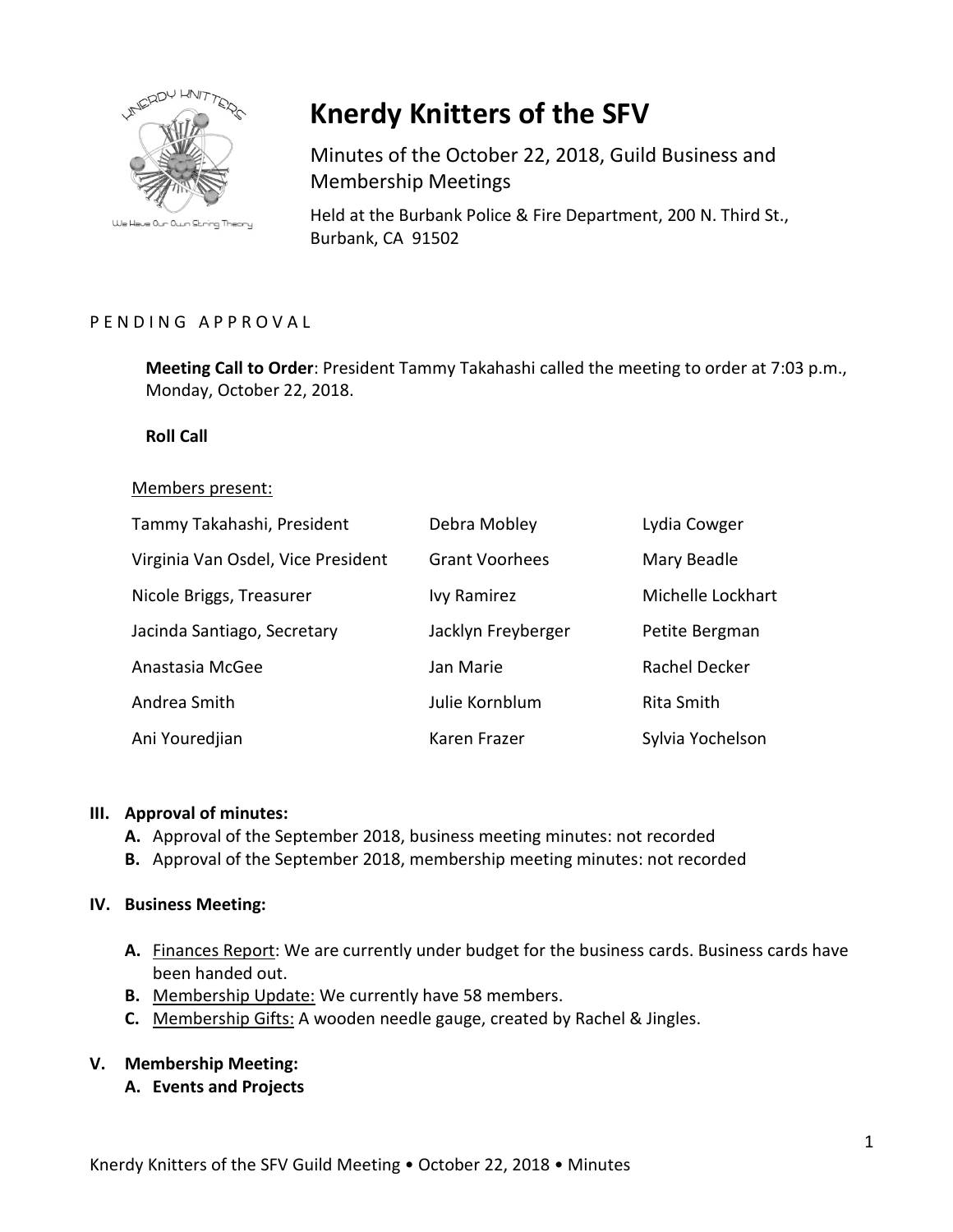Charity Projects: Today was final day for knitted knockers. If haven't brought in please contact Rachel. Rachel is requesting funds for KK & red scarf (\$13.5 for shipping per box x 2) Make a note for next year to separate shipping & postage for charity project mailing in budget.

Knit- and Crochet-Along: Cowl for KAL, took 2 days, fast & easy. Fab kimono for CAL (potential project) after socks. Lost Souls Skull Shawl.

Theme Challenge:. Must be inspired by something you read. Best Knit, Best Crochet, Best Wearable, Best Non-wearable. Working with Jingles on prizes. Can submit next year's there at the holiday party. Rachel asked if we can have cards before hand so we can fill them out for our entries.

# LA County Fair:

Out entries received many ribbons & judges awards! Please bring your entries to the holiday party to show off. We did 3 weekends with 3 members in the knitting lounge each day. We were given volunteer Fair pins as a gift. Out blankets were worked on by many people. Next year if anyone volunteers for 3 days or more they will get a free pass and parking pass for the whole of the fair. Our projects will be picked up by Karen & Lydia and will be dropped off at Virginia's home.

5<sup>th</sup> Monday: 8 RSVPs. Rachel, Anastasia, Virginia, will help teach.

Knerdy Knitters Cruise: Voted on 4th of July 2019, leaving Thursday thru Monday. Cruisers will receive 1 tote bag, 1 bottle of sparkling cider, 1 chocolate delight tray & 1 cocktail party night free drinks. Can pay in advance for tips. Can pay in advance for insurance. Taxes & port fees included in price. Alcohol, excursions & souvenirs are not included. Gratuity will go up 12/1 so pay tips before 11/30. Must pay cruise in full by 4/20. Must cancel by that date or you lose your deposit.

Fast Pass - gets you on & off boat faster. Called " Faster to the Fun". It's paid by cabin. Carnival Hub App is the \$5 per device & you can text other members on the cruise. Includes map of ship, activities. Email went out today with info on cruise sent my Tammi. Add Cruise on Meetup. Anastasia will post on FB, Rachel on Ravelry.

Knerdy Knitters Retreat: Debra & Jacklyn are planning. Solvang & Palm Springs were the highest voted locations.

Holiday Party: December  $1<sup>st</sup>$  at Pickwick Gardens. There will be a special price for new membership plus the holiday party admission: \$30 Early Bird member \$40 Early Bird non-member \$45 Door member \$55 Door non-member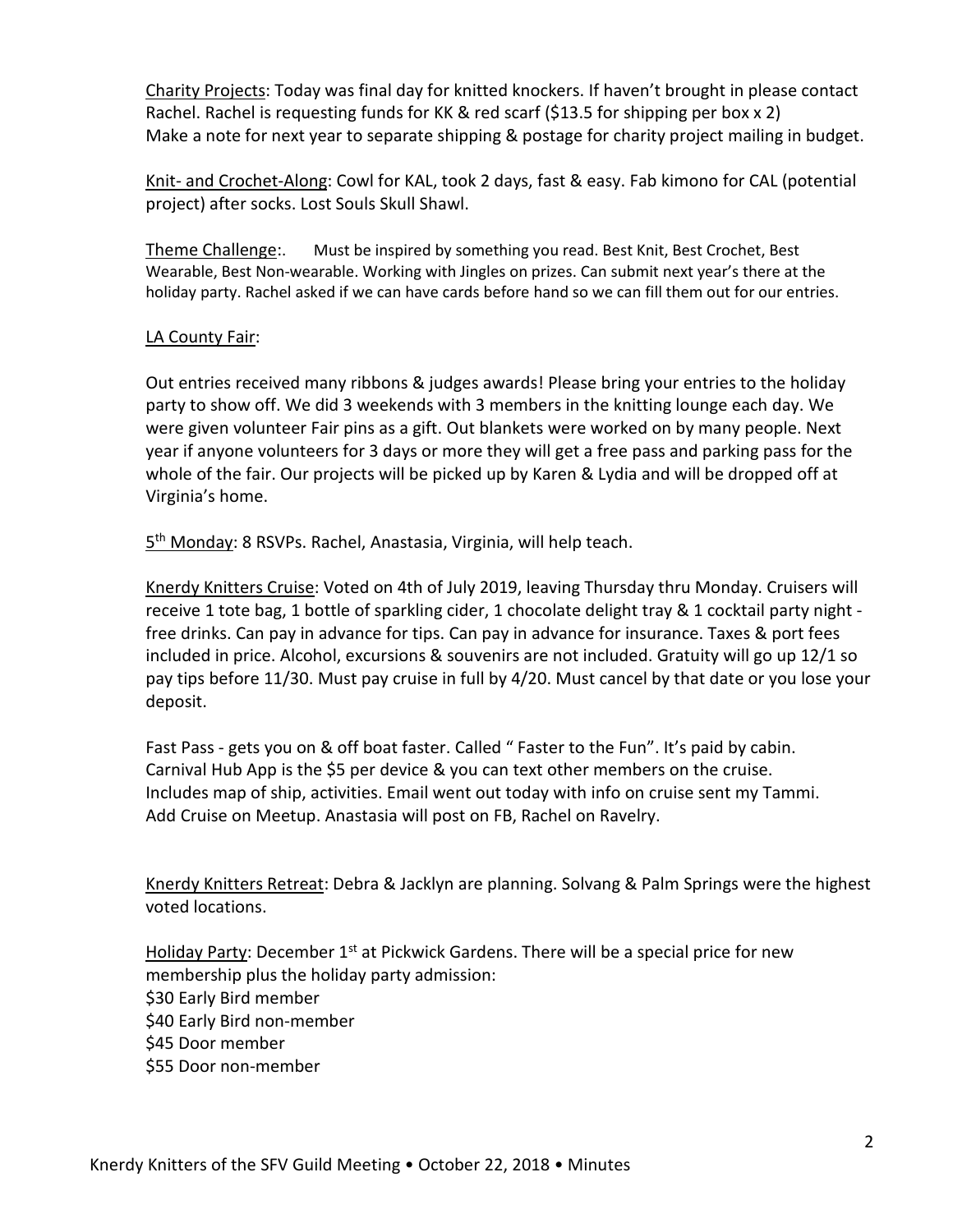Opportunity drawing - donate items for the party to Tammi. Silent Auction - Virginia will coordinate. Dinner options - chicken & vegetarian. Guests will receive a free knitting & crochet pattern. Sylvia & Ani & Jacinda will work on centerpieces and décor for about 8 tables. Nicole will do Registration Desk with Rita & Andrea. Grant will coordinate slideshow. Photos will be sent to him. Grant will also coordinate music for the party.

This year party will be 6pm – midnight. Will have 1-1.5 hours beforehand to set up & decorate. Jacinda will emcee Fashion Show & come up with forms for the show.

T-Shirt Committee: Logo - words are not currently scalable. Need to find a new or similar font for words. Image was re-rendered in vector so it is scalable.

Saturday Stitches: This takes place the same weekend as Stitches SoCal so attendance may be limited.

# **B. Show and Tell:**

- Lydia diagonal lace bias scarf in bubbly lace. Made a zip pouch in sewing class for supplies.
- Sylvia Doily for next year's fair. Half the size it normally is as she used 20 when pattern asked for 10.
- Ani red scarf packaged in pretty bag. Another red scarf in progress.
- Mary Diagonal scarf. Birthday a few weeks ago & received a clear project bag with lots of pockets. Can hold different balls of yarns with grommets to feed multi-balls of yarns.
- Michelle red scarf in short rows.
- Rachel squares. Fair show & tell Chair cushions with space invaders aliens. Red Hear & Vannas choice with cushions off wish. Potholders from retreat. Woven scarf.
- Virginia top down t-shirt in metallic yarn. Cowl made with scraps in linen stitch. Bias mohair cowl closed with Kitchener stitch. Fair: blue ribbon "Andrea's" cowl.
- Debra Shawl had to frog quite a bit. Finished very fist doily lace crochet. Starting another in black. (Timeless Elegance pattern)
- Karen stashbuster triangles joining together & will show to others in room in interested. County fair - handspun yarn for scarf. Convertible Fingerless mitts. Dreadlock socks with separated big toe to wear with flip flips.
- Anastasia Theme challenge shawl over 3/4 done.
- Jacinda Erigenia shawl & Art Nouveau beaded capelet.
- Tamala cowl. Poncho in multi-color purple hues with black.
- Nicole silk scarf in 3 shades of purple.
- Julie Socks binding off the second sock wool sock yarn in bright colors. Toe up socks. What is yarn on in LA up to? (Rachel asked). First project was a forest. Exhibiting this at LAX (name of exhibition is Forest for the trees). Asking for forest related entries (urban forest). It will be displayed at Tom Bradley Intl. Installation in March, entries by February. Netflix has a yarn documentary called "Yarn".
- Rita Baby blanket. Starting 3rd skein of yarn. Hopes to make it a bit larger so a toddler can use.